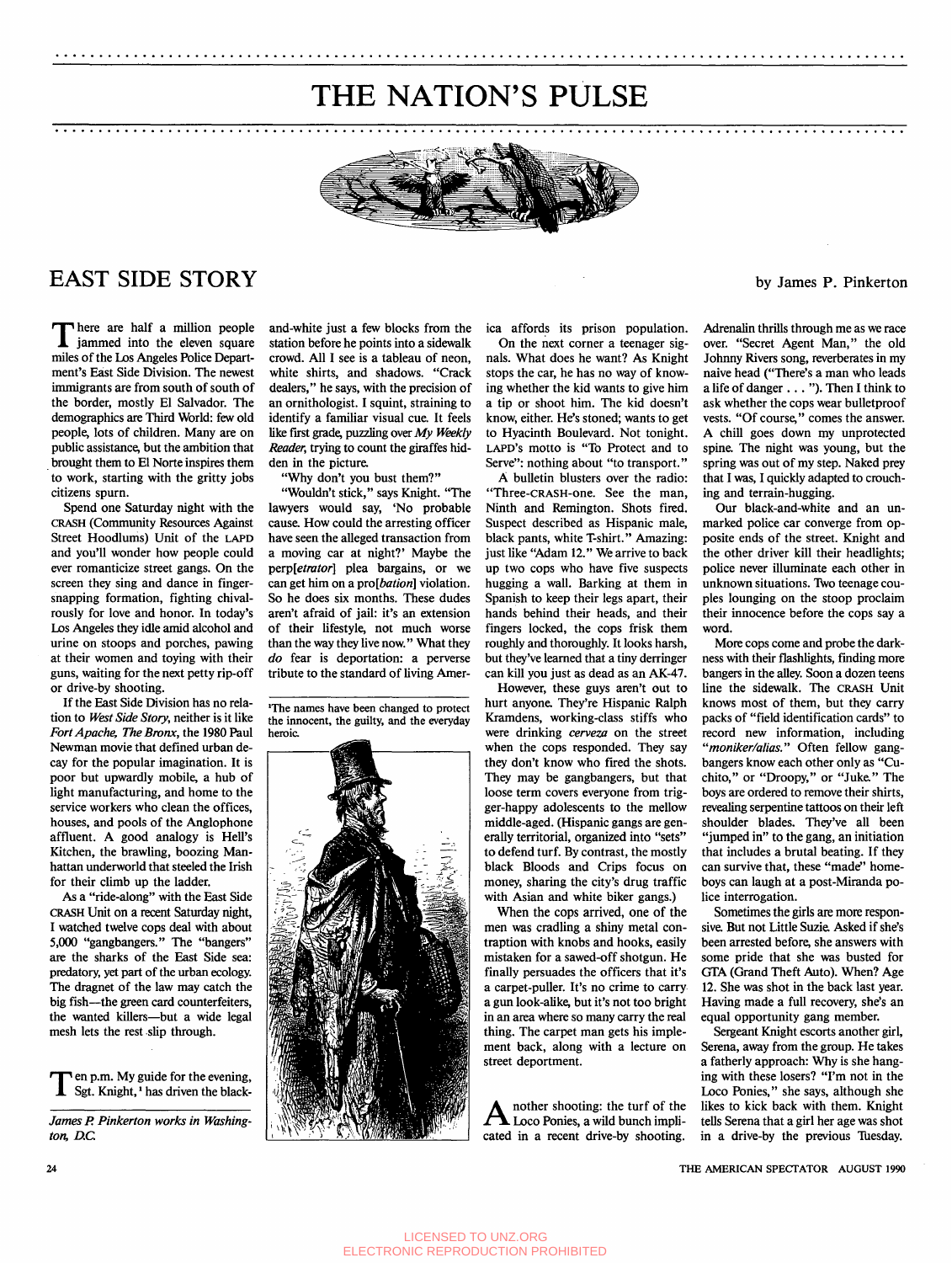Serena shrugs. Knight presses: "We think the Loco Ponies did it."

"It wasn't us-I mean them. It wasn't the Ponies." Serena covers her mouth, winces, and looks away. She's scared now-not of Knight, but of her peers, who must wonder what she's saying to the cops.

"How old are you?" Knight asks. Serena says 18. Right. She'll be of age by the **'96** Olympics, if she lives that long. Serena is from Glendale, an oldline suburb ten miles away. What can you say to a kid who commutes to be part of. . . this? Sgt. Knight shakes his head and returns her to the line-UP.

A cop finds a loaded **.38** in the bushes. Since nobody claims ownership, the piece will be taken to the lab for an evidence check and destroyed. **As** for the shots fired, no witness means no arrest. I look around and understand why the neighbor who anonymously called 911 does not want to come forward. Since loitering isn't a violation anymore, all the **CRASH**  cops can do is disperse the bangers. They'll reassemble tomorrow, maybe even later tonight.

Cop talk here is a stilted jargon of Latinate words, acronyms, and numbers. They don't say: "Sgt. Knight talked to the girl and then let her go." They say: "The officer counseled and released the detainee." Cops never arrest someone if they can "apprehend the individual." Arrests for "CCW" (carrying a concealed weapon) and "ADW" (assault with a deadly weapon) are common. Armed robbery is a "Two-eleven," after its citation in the California Penal Code. Domestic disputes are "Two-seven-threes." A prostitute is a "Bee," for Section **647-B.** 

The gangs are on to the police patois. Murder is Section **187** of the Code: when bangers want to intimidate someone they spraypaint his name and **"187"** in conspicuous places. If that person should happen to die, the gangs superimpose a cross on the original graffito. I thought of the ace of spades, death's calling card in the Old West. Same thing. The ancient Greeks did it, too. Small world.

 $\mathbf A$  nother shooting. Code 2. That means hurry, but don't use your "reds" or your siren. Code **1** means "Pick up your laundry on your way over," while at the words "officer down," all available radio cars scramble, and even the most fearless urban bicycle messenger is wise to stay on the sidewalk.

*As* we roll, Knight spots a derelict shambling across the asphalt. He brakes the car, deliberately blocking the intersection to prevent another vehicle from mowing the man down. One more story in the naked city, which Knight would never think to log. Knight has been a part of these stories for his two decades on the force. Pushing fifty, he is still lean and taut, but also graying and wrinkling. Knight has no desire to be another black-bordered photograph on the wall at the station house; but unconscious courage empowers him to walk up to strangers in pitch-black alleys with only a flashlight in his hand.

Our Code 2 is a bug-eyed man silently clutching his bloody forearm. A **.22**  slug has made a clean entrance and a slightly less clean exit. It looks painful, if it were my arm, I'd share my feelings with the world. But then I've never used fortified wine or crack as an anaesthetic.

"Who shot you?" the cops ask. Dunno, he says. Maybe he's in shock, or too wasted to remember. Maybe he doesn't want to fink on a buddy who plunked him. His mellow attitude toward ballistic trauma argues for the proposition that life is cheap. Knight opines that the crime will probably not be solved.

The ambulance comes, followed by a mobile TV news unit (they monitor the police frequencies). The emergency medical technician examines the victim, who refuses a gurney. "Okay, stallion, have it your way," the EMT sighs. He knows better than to challenge a man who barely notices a bullet wound. The mini-cam guys take off, too. Not enough blood.

 $\prod$  hat night, the number of drive-by shootings for the year surpassed **100** when three Lynwood kids were killed **as** they sat in their Oldsmobile. Three children were kidnapped. **An**other boy played Russian roulette-and lost.

Enforcing the law in this part of town is like picking mercury off a floor. In a city of **3.3** million, the **8,253** cops can move crime around with sweeps and barricades, but they can't clean it up. Last year the cops recorded **324,486**  crimes, a quarter of them violent, including **873** homicides. For the most part, the police just process misery, like actuaries or epidemiologists.

The city is starting to turn the wheels of justice a little faster. The new Street Terrorism Enforcement and Protection Act (STEP) is what L.A. attorneys call "a baby **RICO":** if cops can "establish a pattern of gang activity," prosecutors can serve them with an injunction, which effectively relaxes search-andseizure rules for the police. **STEP** will make a real difference if it survives a court challenge.

Driving past a herd of stretch limos corraled in front of an old warehouse, Knight identifies "Delirium," a trendy club for Hollywood slummers. **As** in the East, the hippest, hottest places are in dangerous neighborhoods. Whites from the West Side, dressed in nightcrawler black, queue up to boogie down. The knowledge that locals are shot and killed around the comer only adds to the fun of cruising down to the wild side of town, so long **as** valet parking is provided. East Side is violent, but so were

Dodge City and Al Capone's Chicago,

threshold of the American Dream, will someday soon carry them over. The newest hyphenated Americans deserve life, liberty, and the pursuit of happiness. Their progress would be eased if they were physically safer, if a jaded avant-garde had to look elsewhere for violence to romanticize.  $\Box$ 

and the gumption and pluck that has brought people to the East Side, to the

## *One out of fifty adults in America is*  **controlled by a system in crisis....**<br>"A road map out of chaos toward reason in the American way of

punishment." -Daniel Schorr, National Public Radio

"Compelling....Policymakers, legislators, civic leaders and ordinary citizens fed up with the present state of the justice system would do well to consult this most lucid study." **-ABA Journal** 

"A book we should ponder, debate and put to the trial." **-Chicago Tribune**